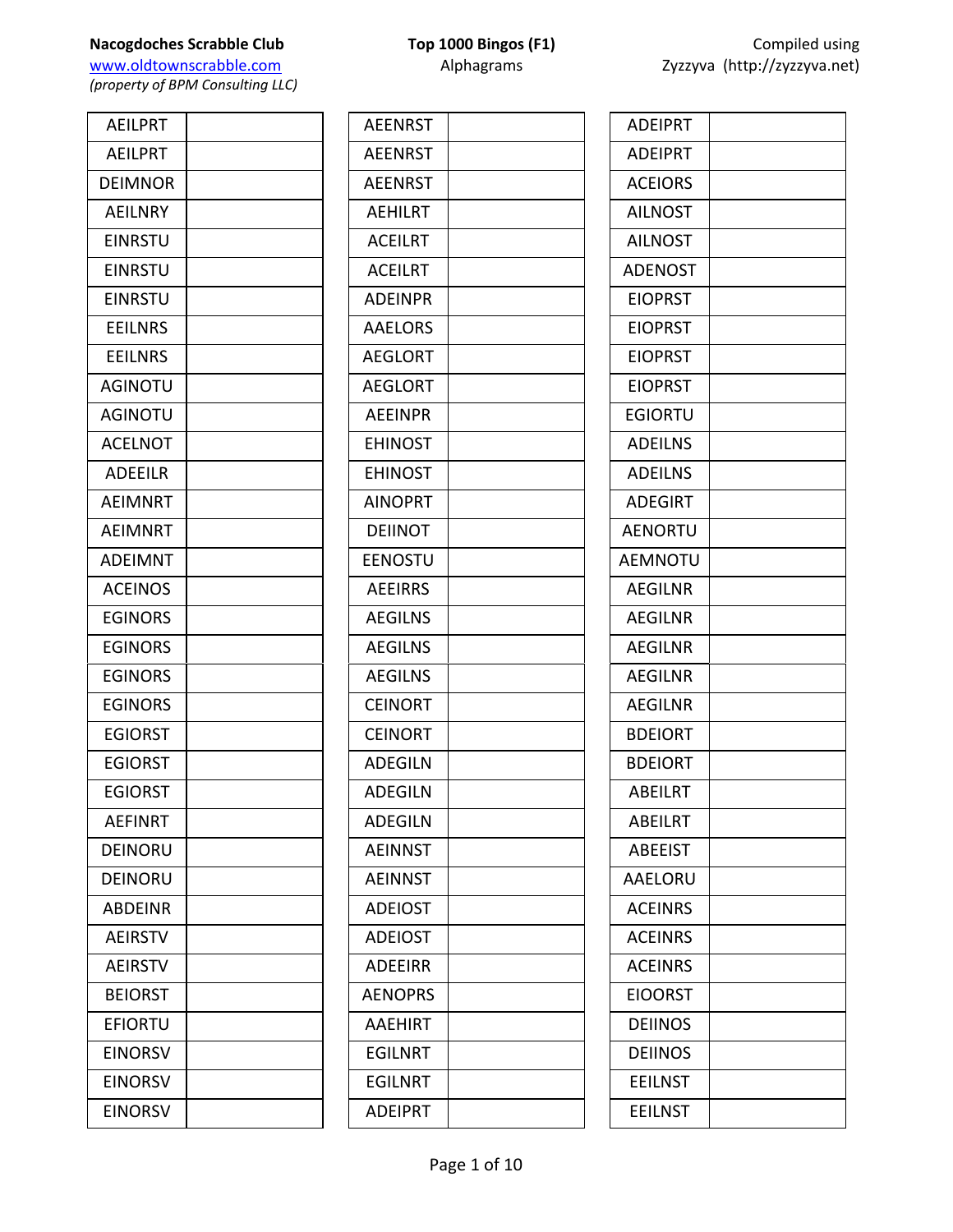| <b>EEILNST</b> |  |
|----------------|--|
| <b>EEILNST</b> |  |
| <b>AEIINRS</b> |  |
| <b>ABDENOR</b> |  |
| <b>ABDENOR</b> |  |
| <b>AEENNOT</b> |  |
| <b>AEIINST</b> |  |
| <b>AEILOTV</b> |  |
| <b>CEILNOT</b> |  |
| <b>ABDEEIR</b> |  |
| <b>AAEGILR</b> |  |
| <b>AEILMNT</b> |  |
| <b>AEILMNT</b> |  |
| <b>EEIINST</b> |  |
| <b>ACEILOS</b> |  |
| <b>ABEIRST</b> |  |
| <b>ABEIRST</b> |  |
| <b>ABEIRST</b> |  |
| <b>ABEIRST</b> |  |
| <b>ABELORT</b> |  |
| <b>CEINORS</b> |  |
| <b>CEINORS</b> |  |
| <b>CEINORS</b> |  |
| <b>CEINORS</b> |  |
| <b>AEILNOP</b> |  |
| <b>EILNORT</b> |  |
| <b>DEILNOS</b> |  |
| <b>AEILOPR</b> |  |
| <b>AADEIRT</b> |  |
| <b>AADEIRT</b> |  |
| <b>AADEIRT</b> |  |
| <b>AEHORST</b> |  |
| <b>EEINRTT</b> |  |
| <b>EEINRTT</b> |  |
| <b>AEELNOS</b> |  |

| <b>AILNOTU</b> |  |
|----------------|--|
| <b>DEIORST</b> |  |
| <b>DEIORST</b> |  |
| <b>DEIORST</b> |  |
| <b>DEIORST</b> |  |
| <b>DEIORST</b> |  |
| <b>AEINPTU</b> |  |
| <b>ADEORTU</b> |  |
| <b>ADEORTU</b> |  |
| <b>ADEORTU</b> |  |
| <b>AEIINRT</b> |  |
| <b>AEHILNR</b> |  |
| <b>AEHILNR</b> |  |
| <b>AGIORST</b> |  |
| <b>AEGORST</b> |  |
| <b>AEGORST</b> |  |
| <b>AEGORST</b> |  |
| <b>ADELNOR</b> |  |
| <b>ACEINTU</b> |  |
| <b>DEEINRS</b> |  |
| <b>DEEINRS</b> |  |
| <b>DEEINRS</b> |  |
| <b>DEGINOT</b> |  |
| ADEINRS        |  |
| <b>ADEINRS</b> |  |
| <b>ADEINRS</b> |  |
| <b>ACEGINO</b> |  |
| <b>AEEGLOR</b> |  |
| <b>ADEELRT</b> |  |
| <b>ADEELRT</b> |  |
| <b>ADEELRT</b> |  |
| <b>ADEELRT</b> |  |
| <b>AEEILNT</b> |  |
| <b>ACDEINR</b> |  |
| <b>AEEGINU</b> |  |
|                |  |

| <b>AEEINTV</b> |  |
|----------------|--|
| <b>AAEELOR</b> |  |
| <b>EHILNOT</b> |  |
| <b>EHILNOT</b> |  |
| <b>AILNRST</b> |  |
| <b>ADEILMO</b> |  |
| <b>AELNOST</b> |  |
| <b>AELNOST</b> |  |
| <b>AEINSTU</b> |  |
| <b>AEINSTU</b> |  |
| <b>ABEGINO</b> |  |
| <b>AINORST</b> |  |
| <b>AINORST</b> |  |
| <b>AEIMRST</b> |  |
| <b>AEIMRST</b> |  |
| <b>AEIMRST</b> |  |
| <b>AEIMRST</b> |  |
| <b>AEHNORT</b> |  |
| <b>ACEIORT</b> |  |
| <b>ADEIINR</b> |  |
| <b>EILNOST</b> |  |
| <b>AEORTUV</b> |  |
| <b>AEINORS</b> |  |
| AEILNRV        |  |
| <b>AEILNRS</b> |  |
| <b>AEILNRS</b> |  |
| <b>AEILNRS</b> |  |
| <b>AEIPRST</b> |  |
| <b>AEIPRST</b> |  |
| <b>AEIPRST</b> |  |
| <b>AEIPRST</b> |  |
| <b>AEIPRST</b> |  |
| <b>AEIPRST</b> |  |
| <b>AEEOPRT</b> |  |
| <b>EILORSU</b> |  |
|                |  |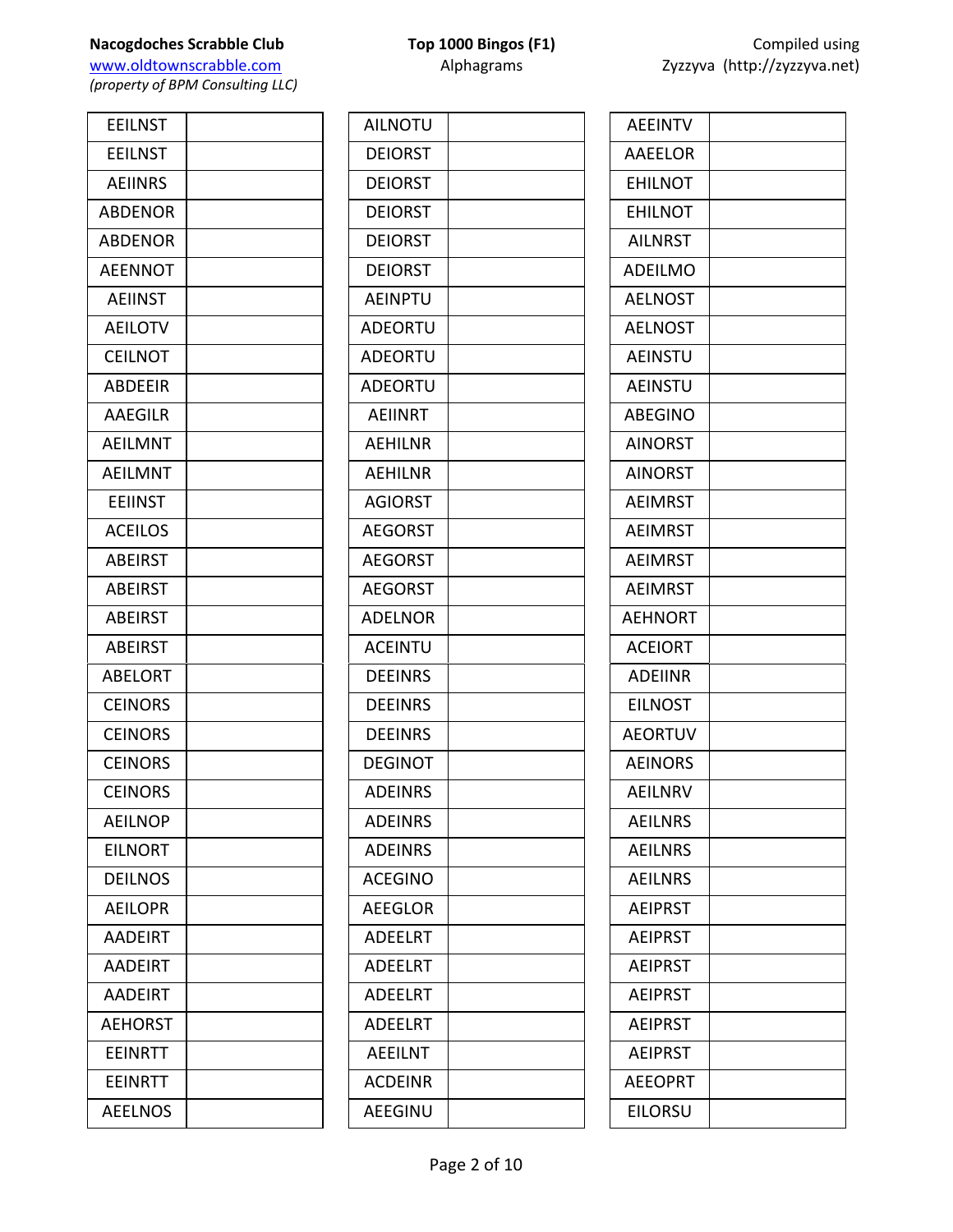| <b>EILORSU</b> |  |
|----------------|--|
| <b>AEILNOR</b> |  |
| <b>AEILNOR</b> |  |
| <b>BEINOST</b> |  |
| <b>CEIORST</b> |  |
|                |  |
| <b>EILORTT</b> |  |
| <b>EILORTT</b> |  |
| <b>AEINSTV</b> |  |
| <b>AEINSTV</b> |  |
| <b>AEINSTV</b> |  |
| <b>AEFILOT</b> |  |
| <b>ADEINRT</b> |  |
| <b>ADEINRT</b> |  |
| <b>ADEINRT</b> |  |
| <b>AEILOST</b> |  |
| <b>ABENORT</b> |  |
| <b>ABENORT</b> |  |
| <b>AAILNOT</b> |  |
| <b>AEGILNT</b> |  |
| <b>AEGILNT</b> |  |
| <b>AEGILNT</b> |  |
| <b>AEGILNT</b> |  |
| <b>AEGILNT</b> |  |
| <b>ADELORT</b> |  |
| <b>ADELORT</b> |  |
| <b>AADEENR</b> |  |
| <b>ABDEORT</b> |  |
| <b>ABDEORT</b> |  |
| <b>CEINOST</b> |  |
| <b>CEINOST</b> |  |
| <b>AGINOST</b> |  |
| <b>AGINOST</b> |  |
| <b>ADEGNRT</b> |  |
| <b>ADEGNRT</b> |  |
| <b>DEINRST</b> |  |
|                |  |

| <b>EILNORS</b> |  |
|----------------|--|
| <b>ADEGINR</b> |  |
| <b>ADEGINR</b> |  |
| <b>ADEGINR</b> |  |
| <b>ADEGINR</b> |  |
| <b>EILOPRT</b> |  |
| <b>EILOPRT</b> |  |
| <b>AEILNSU</b> |  |
| <b>EINORST</b> |  |
| <b>EINORST</b> |  |
| <b>EINORST</b> |  |
| <b>EINORST</b> |  |
| <b>AEGINOS</b> |  |
| <b>AEGINOS</b> |  |
| <b>EGINRTU</b> |  |
| <b>AEEILRT</b> |  |
| <b>EEILNOS</b> |  |
| <b>AELNOTY</b> |  |
| <b>AAEIRST</b> |  |
| <b>AAEIRST</b> |  |
| <b>AAEIRST</b> |  |
| <b>AAEINNO</b> |  |
| <b>AEIIMRT</b> |  |
| ADINRTU        |  |
| <b>AAEIRTT</b> |  |
| <b>AEILNRT</b> |  |
| <b>AEILNRT</b> |  |
| <b>AEILNRT</b> |  |
| <b>AEILNRT</b> |  |
| <b>AEILNRT</b> |  |
| <b>AEIOPST</b> |  |
| <b>AEIOPST</b> |  |
| <b>ADENORR</b> |  |
| <b>ADENORR</b> |  |
| <b>AEINOPS</b> |  |
|                |  |

| <b>Nacogdoches Scrabble Club</b> | <b>Top 1000 Bingos (F1)</b> | Compiled using               |
|----------------------------------|-----------------------------|------------------------------|
| www.oldtownscrabble.com          | <b>Alphagrams</b>           | Zyzzyva (http://zyzzyva.net) |
| .                                |                             |                              |

| <b>AEINOPS</b> |  |
|----------------|--|
| <b>DENORST</b> |  |
| <b>DENORST</b> |  |
| <b>DEEIRTU</b> |  |
| <b>ADEMNOR</b> |  |
| <b>AINOORT</b> |  |
| <b>ADELNOT</b> |  |
| <b>DEEIORS</b> |  |
| <b>DEEIORS</b> |  |
| <b>ADEENST</b> |  |
| AEMNORU        |  |
| AEMNORU        |  |
| <b>ADEILRS</b> |  |
| <b>ADEILRS</b> |  |
| <b>ADEILRS</b> |  |
| <b>DEIINRT</b> |  |
| <b>DEIINRT</b> |  |
| <b>AEFINST</b> |  |
| <b>AEINRST</b> |  |
| <b>AEINRST</b> |  |
| <b>AEINRST</b> |  |
| <b>AEINRST</b> |  |
| <b>AEINRST</b> |  |
| <b>AEINRST</b> |  |
| <b>AEINRST</b> |  |
| <b>AEINRST</b> |  |
| <b>AEINRST</b> |  |
| <b>ACDEINO</b> |  |
| <b>AADEILR</b> |  |
| <b>EINORSU</b> |  |
| <b>AEILNOS</b> |  |
| <b>AENOSTU</b> |  |
| <b>EILNOTU</b> |  |
| EILNOTU        |  |
| <b>ADELOST</b> |  |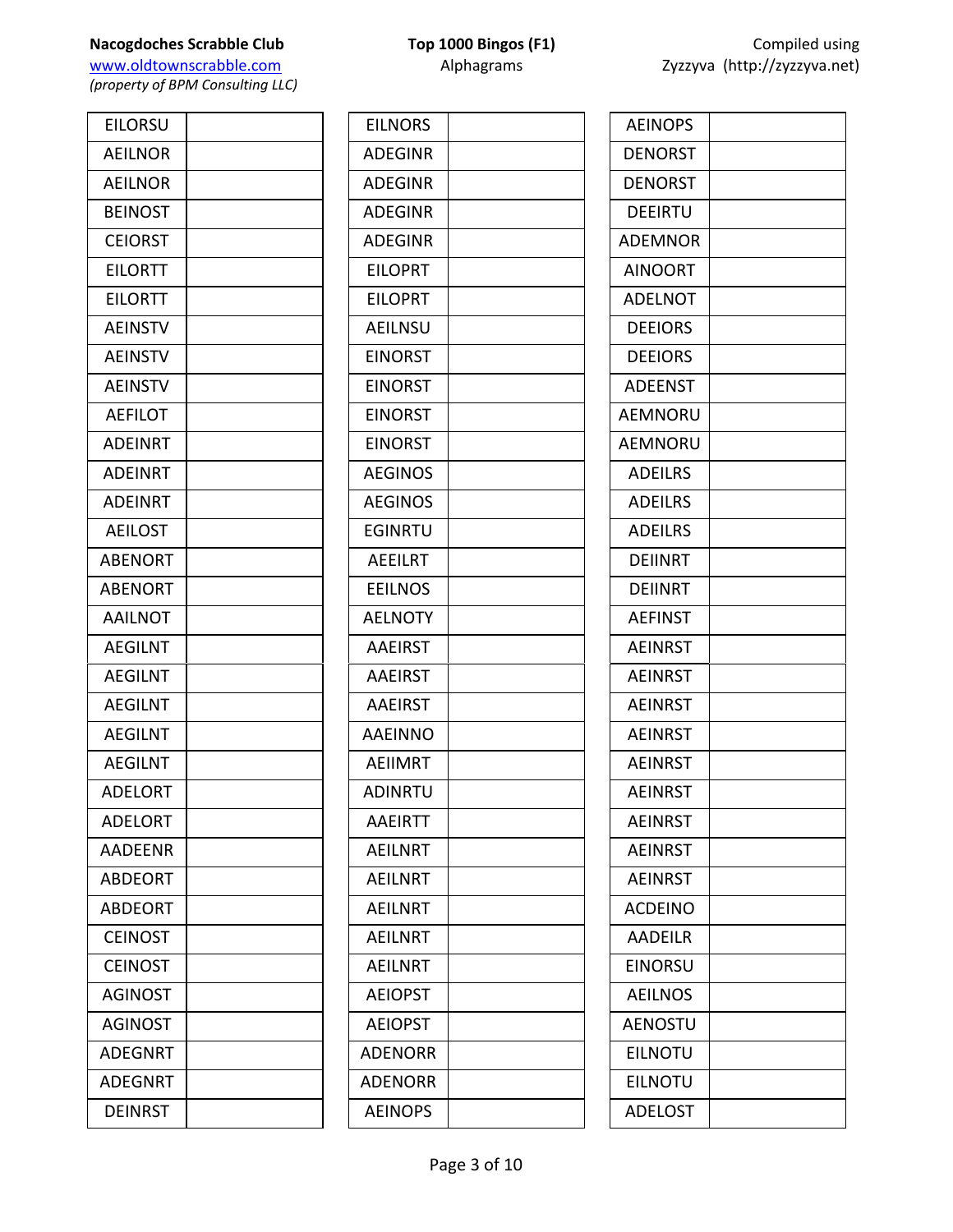**Nacogdoches Scrabble Club Top 1000 Bingos (F1)** COMPING USING USING USING USING USING USING USING USING USING USING USING USING USING USING USING USING USING USING USING USING USING USING USING USING USING USING USING U www.oldtownscrabble.com Alphagrams Zyzzyva (http://zyzzyvan.net/2yzyvan.net/2yzyvan.net/2yzyvan.net

| <b>EILNOPT</b> |  |
|----------------|--|
| <b>EILNOPT</b> |  |
| <b>ACINORT</b> |  |
| <b>ACINORT</b> |  |
| <b>ACENORS</b> |  |
| <b>ACENORS</b> |  |
| <b>ACENORS</b> |  |
| <b>ACENORS</b> |  |
| <b>ADEGNOR</b> |  |
| <b>AEILRRT</b> |  |
| <b>AEILRRT</b> |  |
| <b>EFIORST</b> |  |
| <b>AEINTUV</b> |  |
| <b>EILNORR</b> |  |
| <b>ACENORT</b> |  |
| <b>EINNORU</b> |  |
| <b>ADDEIOT</b> |  |
| <b>ADDEIOT</b> |  |
| <b>AEGINTU</b> |  |
| <b>EILNRST</b> |  |
| <b>AEEGILT</b> |  |
| <b>ADEILRT</b> |  |
| <b>ADEILRT</b> |  |
| <b>ADEILRT</b> |  |
| <b>AEEORTV</b> |  |
| <b>AEEORTV</b> |  |
| <b>AAEIMRT</b> |  |
| <b>ADEORST</b> |  |
| <b>ADEORST</b> |  |
| <b>DEILNOU</b> |  |
| <b>EINNOST</b> |  |
| <b>EINNOST</b> |  |
| ADEIMOU        |  |
| <b>AEENORS</b> |  |
| <b>DEILNOO</b> |  |

| Compiled using               |
|------------------------------|
| Zyzzyva (http://zyzzyva.net) |

| <b>EINORTT</b> |  |
|----------------|--|
| <b>AENOSTT</b> |  |
| <b>EILOSTU</b> |  |
| <b>ADEIMNO</b> |  |
| <b>ADEIMNO</b> |  |
| <b>DEIORTT</b> |  |
| <b>AAEGINR</b> |  |
| <b>EENORST</b> |  |
| <b>AEEGNRT</b> |  |
| <b>AEEGNRT</b> |  |
| <b>AEEGNRT</b> |  |
| <b>AEEGNRT</b> |  |
| <b>EILORTV</b> |  |
| <b>AEINRTU</b> |  |
| AEINRTU        |  |
| <b>AEINRTU</b> |  |
| <b>AEINRTU</b> |  |
| <b>AEGILOU</b> |  |
| <b>AEEIRRT</b> |  |
| <b>AEILRST</b> |  |
| <b>AEILRST</b> |  |
| <b>AEILRST</b> |  |
| <b>AEILRST</b> |  |
| <b>AEILRST</b> |  |
| <b>AEILRST</b> |  |
| <b>EIMNOST</b> |  |
| <b>EIMNOST</b> |  |
| <b>EIMNOST</b> |  |
| <b>DEIOOST</b> |  |
| <b>ABEINOT</b> |  |
| <b>AAEILRS</b> |  |
| <b>AEINNOT</b> |  |
| <b>AENOPST</b> |  |
| <b>ADEIRRT</b> |  |
| <b>ADEIRRT</b> |  |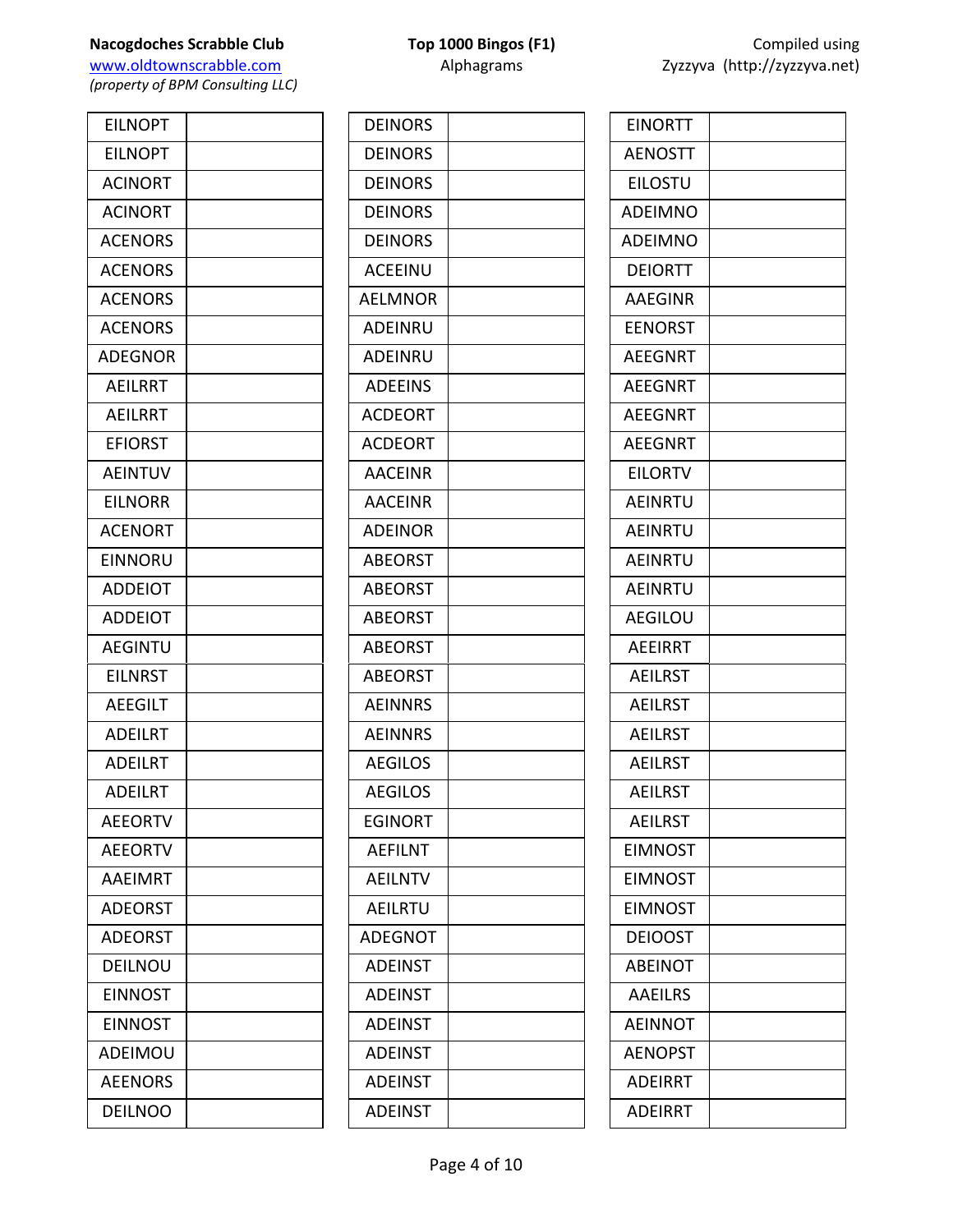| <b>DEIIORT</b> |  |
|----------------|--|
| <b>AILORST</b> |  |
| <b>AILORST</b> |  |
| <b>AILORST</b> |  |
| <b>AEELNRS</b> |  |
| <b>AEIINRR</b> |  |
| <b>AGILNOT</b> |  |
| <b>AELORTU</b> |  |
| <b>AAEEINT</b> |  |
| <b>AEINOSV</b> |  |
| <b>AAEILNO</b> |  |
| <b>DEHINOR</b> |  |
| <b>AEORSTT</b> |  |
| <b>AEORSTT</b> |  |
| <b>ACDENOR</b> |  |
| <b>EINOSTW</b> |  |
| <b>AEFINRS</b> |  |
| <b>AELNOTV</b> |  |
| <b>ADINORT</b> |  |
| <b>ADEEILS</b> |  |
| <b>ADEEGOT</b> |  |
| <b>ADEERST</b> |  |
| <b>ADEERST</b> |  |
| <b>ADEERST</b> |  |
| <b>ADEERST</b> |  |
| <b>AEGILRS</b> |  |
| <b>DEEILRT</b> |  |
| <b>ADEHIRT</b> |  |
| <b>AELORRT</b> |  |
| <b>AELORRT</b> |  |
| <b>EGINRST</b> |  |
| <b>EGINRST</b> |  |
| <b>AGINORS</b> |  |
| <b>AGINORS</b> |  |
| <b>AGINORS</b> |  |

| <b>EEGINOS</b> |  |
|----------------|--|
| <b>EEGINOS</b> |  |
| <b>ABINORT</b> |  |
| <b>AEGNOOR</b> |  |
| <b>AEINRTW</b> |  |
| <b>AEINRTW</b> |  |
| <b>AEGNORS</b> |  |
| <b>AEGNORS</b> |  |
| <b>AEENRTT</b> |  |
| <b>AEENRTT</b> |  |
| <b>AEENRTT</b> |  |
| <b>ADENOPR</b> |  |
| <b>ADENOPR</b> |  |
| <b>ADENOPR</b> |  |
| <b>ADENOPR</b> |  |
| <b>AEIIRST</b> |  |
| <b>AEHNORS</b> |  |
| <b>AEHNORS</b> |  |
| <b>AENORRS</b> |  |
| <b>EELNOTU</b> |  |
| <b>AAEORST</b> |  |
| <b>AELNORU</b> |  |
| <b>AEIMRTU</b> |  |
| DEEILNT        |  |
| <b>AEEINRT</b> |  |
| <b>AEEINRT</b> |  |
| <b>AEEINRT</b> |  |
| <b>AEEORST</b> |  |
| <b>AEERSTU</b> |  |
| EEINRTU        |  |
| <b>EEINRTU</b> |  |
| <b>EEINRTU</b> |  |
| <b>AEIINOP</b> |  |
| <b>ADEILOS</b> |  |
| <b>ADGIORT</b> |  |

Page 5 of 10

| <b>AEMNORS</b> |  |
|----------------|--|
| <b>AEMNORS</b> |  |
| <b>AEMNORS</b> |  |
| <b>AADEINR</b> |  |
| <b>DEINRTU</b> |  |
| DEINRTU        |  |
| <b>DEINRTU</b> |  |
| <b>DEINRTU</b> |  |
| <b>AEILRTT</b> |  |
| <b>AEIKNRT</b> |  |
| EEIINRT        |  |
| <b>AENOPRT</b> |  |
| <b>AENOPRT</b> |  |
| <b>AENOPRT</b> |  |
| <b>AEIRRST</b> |  |
| <b>AEIRRST</b> |  |
| <b>AEIRRST</b> |  |
| <b>DEENORS</b> |  |
| <b>AEINPRS</b> |  |
| <b>AEINPRS</b> |  |
| <b>ABEEINT</b> |  |
| <b>ACEILNR</b> |  |
| <b>ADEIOPS</b> |  |
| ADEEITV        |  |
| <b>AEINPRT</b> |  |
| <b>AEINPRT</b> |  |
| <b>AEINPRT</b> |  |
| <b>ACDENOT</b> |  |
| <b>AEILMRT</b> |  |
| <b>AEILMRT</b> |  |
| <b>AEEILRS</b> |  |
| <b>AEIRSTW</b> |  |
| <b>AEIRSTW</b> |  |
| <b>AEIRSTW</b> |  |
| <b>AEIRSTW</b> |  |
|                |  |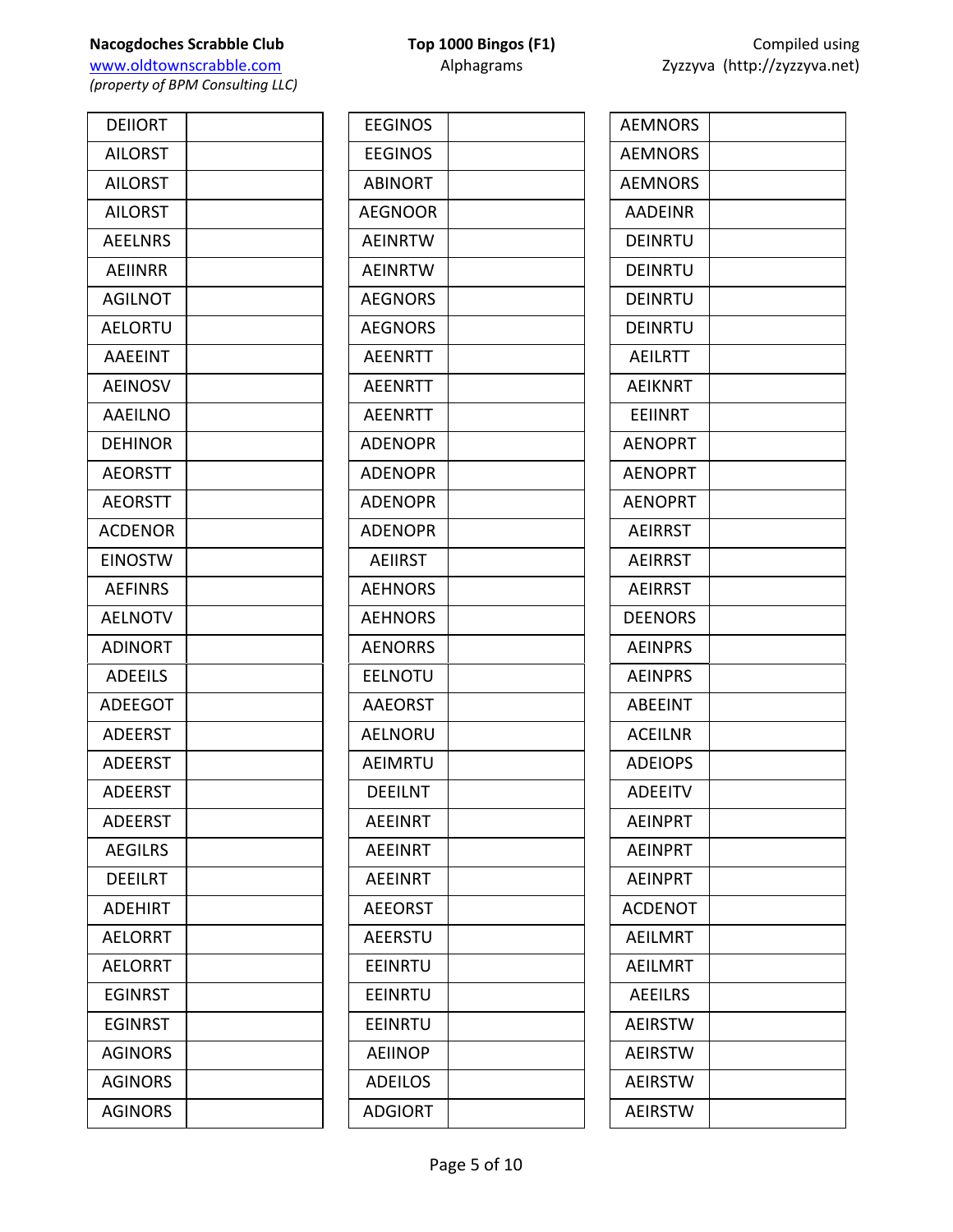www.oldtownscrabble.com Alphagrams Alphagrams Zyzzyva (http://zyzzyva.net) *(property of BPM Consulting LLC)*

ADEILRU ABDEIRT ABDEIRT AEELORU **AEEGOST** DEEILNO **AEENRRT ADEINPT ADEINPT ADEINPT AEILMNR** AEILMNR AEILMNR ADEILOP **AEIRSTT AEIRSTT AEIRSTT AEIRSTT AEIRSTT AEIRSTT AEIRSTT** EHIORST **EHIORST EHIORST** ADEGILO **EINORTU** AEELNRT AEELNRT **AEELNRT AEIOPRS EEHINOR** DEEILNR DEEILNR AEHINRS EIMORST

| <b>EIMORST</b> |  |
|----------------|--|
| <b>EIMORST</b> |  |
| <b>EIMORST</b> |  |
| <b>EINORRS</b> |  |
| <b>AEINPST</b> |  |
| <b>AEINPST</b> |  |
| <b>AEINPST</b> |  |
| <b>AEINPST</b> |  |
| <b>AEGILST</b> |  |
| <b>AEGILST</b> |  |
| <b>AEGILST</b> |  |
| <b>BEINORT</b> |  |
| ADELORU        |  |
| <b>ADEILST</b> |  |
| <b>ADEILST</b> |  |
| <b>ACDEIOS</b> |  |
| <b>AEELORS</b> |  |
| <b>AELNRST</b> |  |
| <b>AELNRST</b> |  |
| <b>AELNRST</b> |  |
| <b>AELNRST</b> |  |
| <b>DEGINOR</b> |  |
| <b>DEGINOR</b> |  |
| DFGINOR        |  |
| <b>DEGINOR</b> |  |
| <b>DEGINOR</b> |  |
| <b>ADEIMRT</b> |  |
| <b>EIORRST</b> |  |
| <b>EIORRST</b> |  |
| <b>ADIORTU</b> |  |
| <b>AEIILST</b> |  |
| <b>AEEIRST</b> |  |
| <b>AEEIRST</b> |  |
| <b>ADEEIRS</b> |  |
| <b>ADEEIRS</b> |  |
|                |  |

| <b>BEEINOT</b> |  |
|----------------|--|
| <b>AAEINST</b> |  |
| <b>AAEINST</b> |  |
| <b>AEHIRST</b> |  |
| <b>EIILNOS</b> |  |
| <b>EIILNOS</b> |  |
| <b>EIILNOS</b> |  |
| <b>ADEGIRU</b> |  |
| <b>ADEEIRW</b> |  |
| <b>AEENOSU</b> |  |
| <b>EEINORR</b> |  |
| <b>AEILMOR</b> |  |
| <b>AEILRTY</b> |  |
| <b>AEILRTY</b> |  |
| <b>AEILRTY</b> |  |
| <b>AEFIRST</b> |  |
| ADEILNU        |  |
| ADEILNU        |  |
| <b>AEIMNRS</b> |  |
| <b>AEIMNRS</b> |  |
| <b>AEIMNRS</b> |  |
| <b>AEGOORT</b> |  |
| <b>ACEORST</b> |  |
| <b>ACEORST</b> |  |
| <b>ACEORST</b> |  |
| <b>ADEIRTT</b> |  |
| <b>AEELNST</b> |  |
| <b>AEELNST</b> |  |
| <b>AEGORTU</b> |  |
| <b>AEINRRT</b> |  |
| <b>AEINRRT</b> |  |
| <b>AEINRRT</b> |  |
| <b>ADENOPT</b> |  |
| <b>AELORTT</b> |  |
| DEENORT        |  |
|                |  |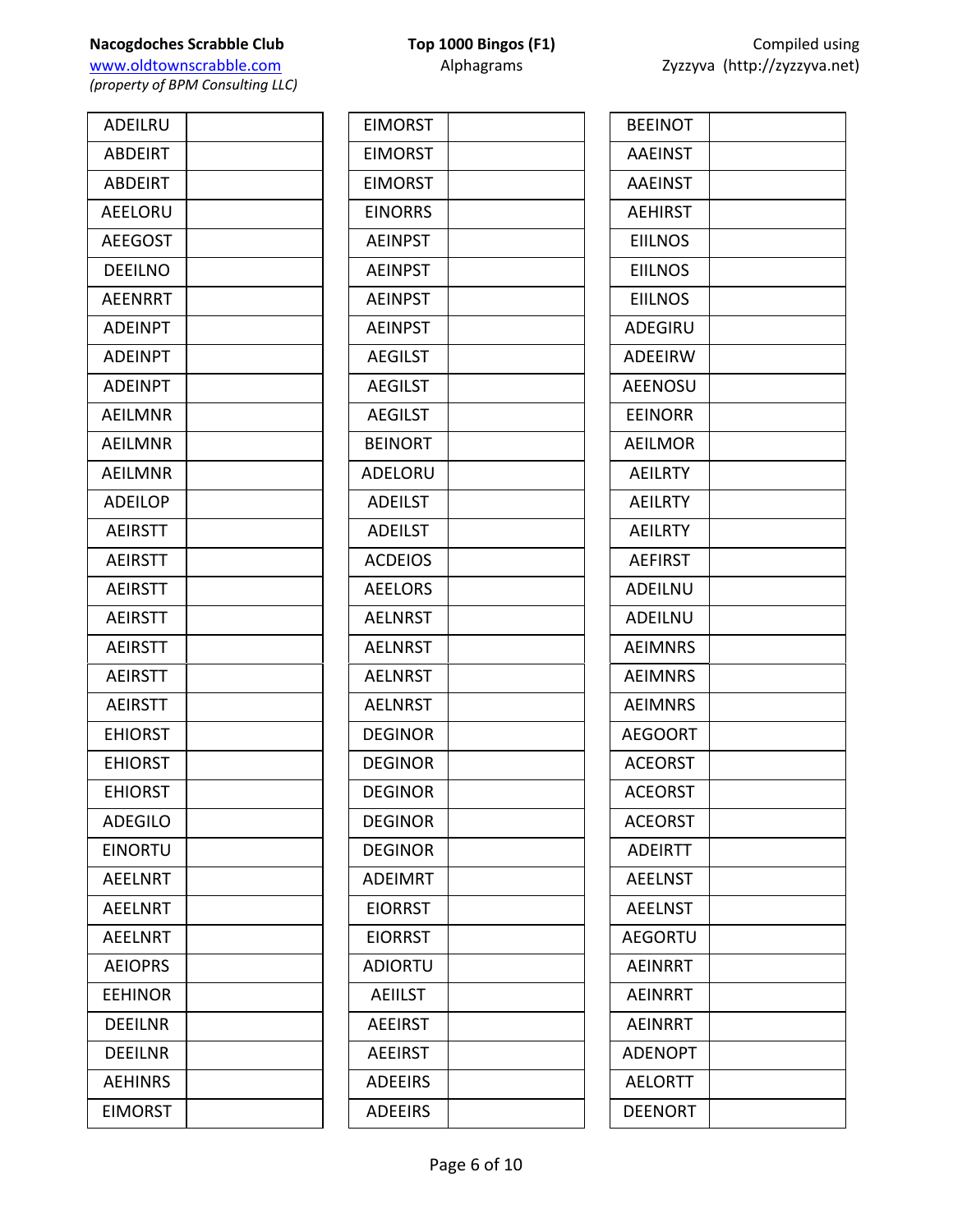# **Nacogdoches Scrabble Club Top 1000 Bingos (F1)** Compiled using

www.oldtownscrabble.com Alphagrams Alphagrams Zyzzyva (http://zyzzyva.net) *(property of BPM Consulting LLC)*

ADEELOS DEIORTU EILNOSU **CEINORU EINORSW** ADEELNT **AAEIRTW AAEERST AEIMNOS AELNORS AELNORS** EEINNRT ENORSTU ENORSTU **ACEINOT AEGINST** AEGINST **AEGINST AEGINST AEGINST AEGINST EHINORS EHINORS ACEIRST ACEIRST ACEIRST ACEIRST CDEIORT AEEHINR ADEEIMT EIINOST** ADEEIST **EINOPRT EINOPRT EINOPRT** 

| <b>ADEORTT</b> |  |
|----------------|--|
| <b>AEGIRST</b> |  |
| <b>AEGIRST</b> |  |
| <b>AEGIRST</b> |  |
| <b>AEGIRST</b> |  |
| <b>AEGIRST</b> |  |
| <b>ADEENRS</b> |  |
| <b>ADENOTT</b> |  |
| <b>EILMORT</b> |  |
| <b>EILNOOR</b> |  |
| <b>AEGNORT</b> |  |
| <b>AEEILNR</b> |  |
| <b>ACEILOR</b> |  |
| <b>ACEILOR</b> |  |
| <b>ACEILOR</b> |  |
| <b>ACEILOR</b> |  |
| <b>AADEINS</b> |  |
| <b>EINOORS</b> |  |
| <b>AEILNOT</b> |  |
| <b>AEILNOT</b> |  |
| <b>EGINOOR</b> |  |
| <b>AEEGILN</b> |  |
| AEINNRU        |  |
| AINORTU        |  |
| <b>AEILNTU</b> |  |
| <b>ADENRTU</b> |  |
| <b>ADENRTU</b> |  |
| ADENRTU        |  |
| <b>ADENRTU</b> |  |
| <b>ADEGIOT</b> |  |
| AELNRTU        |  |
| <b>EILORST</b> |  |
| <b>EILORST</b> |  |
| <b>EILORST</b> |  |
| <b>AEGINRS</b> |  |
|                |  |

| <b>AEGINRS</b> |  |
|----------------|--|
| <b>AEGINRS</b> |  |
| <b>AEGINRS</b> |  |
| <b>AEGINRS</b> |  |
| <b>AEGINRS</b> |  |
| <b>AEGINRS</b> |  |
| <b>AEGINRS</b> |  |
| <b>ADEFINT</b> |  |
| <b>ADEFINT</b> |  |
| <b>AEIMNOR</b> |  |
| <b>AEIMNOR</b> |  |
| <b>AEORRST</b> |  |
| <b>AEGNRST</b> |  |
| <b>AEGNRST</b> |  |
| <b>AEGNRST</b> |  |
| <b>ADENRST</b> |  |
| <b>ADEGORT</b> |  |
| <b>DEENOST</b> |  |
| <b>AEORTTU</b> |  |
| <b>DEEINTU</b> |  |
| <b>ADEIRTV</b> |  |
| <b>ADEINTU</b> |  |
| <b>ADEISTU</b> |  |
| EIORSTU        |  |
| <b>EINOPTU</b> |  |
| <b>AEHINRT</b> |  |
| <b>AEHINRT</b> |  |
| <b>AEHINRT</b> |  |
| <b>ADEHINR</b> |  |
| <b>AENORSU</b> |  |
| <b>EINOSTT</b> |  |
| <b>AEILNST</b> |  |
| <b>AEILNST</b> |  |
| <b>AEILNST</b> |  |
| <b>AEILNST</b> |  |
|                |  |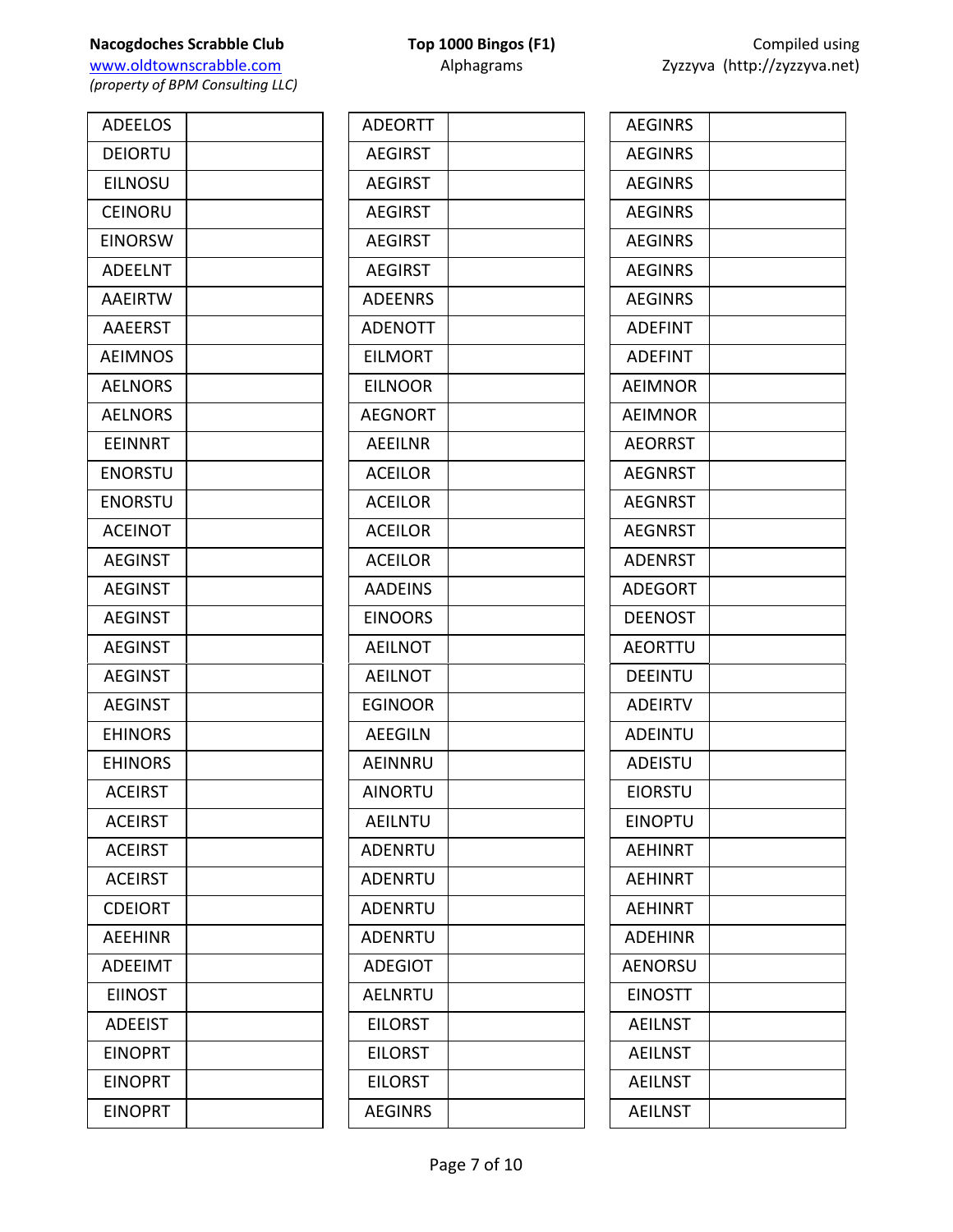| <b>AEILNST</b> |  |
|----------------|--|
| <b>AEILNST</b> |  |
| <b>AEILNST</b> |  |
| <b>AEINOST</b> |  |
| <b>ADEINNR</b> |  |
| <b>ADEELNR</b> |  |
| <b>AEFLORT</b> |  |
| <b>AEFLORT</b> |  |
| <b>DEIOSTU</b> |  |
| DEIOSTU        |  |
| <b>DEEINST</b> |  |
| <b>DEEINST</b> |  |
| <b>ADEINRR</b> |  |
| <b>ADEINRR</b> |  |
| <b>AEIIMNT</b> |  |
| <b>AGINORT</b> |  |
| <b>AELORTV</b> |  |
| <b>ADDEIOR</b> |  |
| <b>EINOPST</b> |  |
| <b>EINOPST</b> |  |
| <b>AEIMNST</b> |  |
| <b>AEIMNST</b> |  |
| <b>AEIMNST</b> |  |
| <b>ADEIORV</b> |  |
| <b>ADEIORV</b> |  |
| <b>EIINORS</b> |  |
| <b>EIINORS</b> |  |
| EIILNRT        |  |
| <b>EIILNRT</b> |  |
| <b>AELMNOT</b> |  |
| <b>AELMNOT</b> |  |
| <b>AELMNOT</b> |  |
| <b>AEMORST</b> |  |
| <b>DEINNOT</b> |  |
| <b>DEEORST</b> |  |

| <b>DEEORST</b> |  |
|----------------|--|
| <b>DEILORS</b> |  |
| <b>DEILORS</b> |  |
| <b>ADILORT</b> |  |
| <b>EEINRRT</b> |  |
| <b>EEINRRT</b> |  |
| <b>EEINRRT</b> |  |
| <b>ABEILOS</b> |  |
| <b>ADEIRTY</b> |  |
| <b>EILNOTV</b> |  |
| <b>EINOOST</b> |  |
| <b>EINOOST</b> |  |
| AAEERTU        |  |
| <b>AEINSTW</b> |  |
| <b>AEINSTW</b> |  |
| <b>ADEEILN</b> |  |
| <b>ADEEILN</b> |  |
| <b>AEGINSU</b> |  |
| <b>ADEGIST</b> |  |
| <b>AEMNORT</b> |  |
| <b>AEOPRST</b> |  |
| <b>AEOPRST</b> |  |
| <b>AEOPRST</b> |  |
| DEILOTU        |  |
| <b>AELNOPT</b> |  |
| <b>DEEIRST</b> |  |
| <b>DEEIRST</b> |  |
| <b>DEEIRST</b> |  |
| <b>DEEIRST</b> |  |
| <b>AINORTW</b> |  |
| <b>EIMNORS</b> |  |
| ADEIRSU        |  |
| <b>ADEIRST</b> |  |
| <b>ADEIRST</b> |  |
| <b>ADEIRST</b> |  |
|                |  |

| <b>ADEIRST</b> |  |
|----------------|--|
| <b>ADEIRST</b> |  |
| <b>ADEIRST</b> |  |
| <b>ADEIRST</b> |  |
| <b>EILNOPR</b> |  |
| <b>AEGNOST</b> |  |
| <b>EILORTU</b> |  |
| <b>AAEIRTV</b> |  |
| <b>ADGINOR</b> |  |
| <b>EEEINRT</b> |  |
| <b>EIOPRTU</b> |  |
| <b>AEINRRS</b> |  |
| <b>EEILRST</b> |  |
| <b>EEILRST</b> |  |
| <b>EEILRST</b> |  |
| <b>AEIMOST</b> |  |
| <b>AEIMOST</b> |  |
| <b>AEIMOST</b> |  |
| <b>AEINRSV</b> |  |
| <b>AEHLORT</b> |  |
| <b>AEHLORT</b> |  |
| <b>AEEIPRT</b> |  |
| <b>AEORTUW</b> |  |
| <b>ADEIOPT</b> |  |
| <b>ADEEINN</b> |  |
| <b>ACEORTU</b> |  |
| <b>AEINNRT</b> |  |
| <b>ACEINST</b> |  |
| <b>ACEINST</b> |  |
| <b>AEGLNRT</b> |  |
| <b>ADEIORS</b> |  |
| <b>DEIOPRT</b> |  |
| <b>DEIOPRT</b> |  |
| <b>DEIOPRT</b> |  |
| <b>DEIOPRT</b> |  |
|                |  |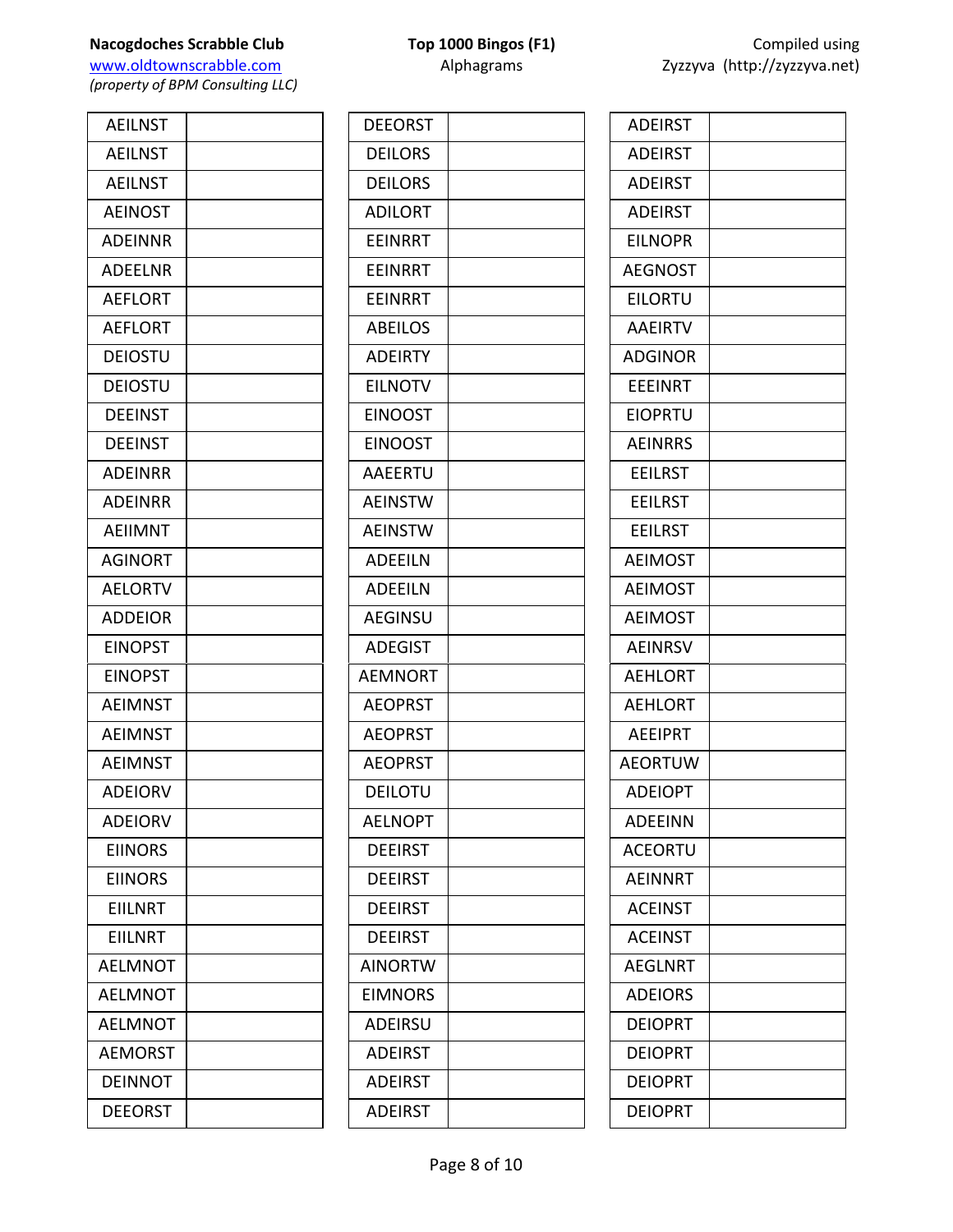**Nacogdoches Scrabble Club Top 1000 Bingos (F1)** Compiled using<br>
Www.oldtownscrabble.com **Compiled Example 2yzzyva** (http://zyzzyva.net)

*(property of BPM Consulting LLC)*

| <b>ADINORS</b> |  |
|----------------|--|
| <b>ADINORS</b> |  |
| <b>ADEILOR</b> |  |
| <b>AENORST</b> |  |
| <b>AENORST</b> |  |
| <b>AENORST</b> |  |
| <b>AENORST</b> |  |
| <b>AEGNRTU</b> |  |
| <b>CDEINOT</b> |  |
| <b>CDEINOT</b> |  |
| <b>CDEINOT</b> |  |
| <b>ACEINRT</b> |  |
| <b>ACEINRT</b> |  |
| <b>ACEINRT</b> |  |
| <b>ACEINRT</b> |  |
| <b>AADEERT</b> |  |
| <b>ADEINOV</b> |  |
| <b>ADDEINO</b> |  |
| <b>DEIOORS</b> |  |
| <b>ADEEITU</b> |  |
| <b>DEEILOR</b> |  |
| <b>ADEOPRT</b> |  |
| <b>ADEOPRT</b> |  |
| <b>EELORST</b> |  |
| <b>EGILNOT</b> |  |
| <b>AEILNPT</b> |  |
| <b>ABENORS</b> |  |
| <b>AEELRST</b> |  |
| <b>AEELRST</b> |  |
| <b>AEELRST</b> |  |
| <b>AEELRST</b> |  |
| <b>AEELRST</b> |  |
| <b>AEEIMNT</b> |  |
| <b>AEEIMNT</b> |  |
| <b>AEHILOR</b> |  |

| <b>ADENOOT</b> |  |
|----------------|--|
| <b>AEELOST</b> |  |
| AEEILRR        |  |
| <b>AEEILRR</b> |  |
| <b>AAINOST</b> |  |
| <b>ACEEORT</b> |  |
| <b>AELORST</b> |  |
| <b>EEINRST</b> |  |
| <b>EEINRST</b> |  |
| <b>EEINRST</b> |  |
| <b>EEINRST</b> |  |
| <b>DEEILOS</b> |  |
| <b>ACELORT</b> |  |
| <b>ADILNOR</b> |  |
| <b>AEINSTT</b> |  |
| <b>AEINSTT</b> |  |
| <b>AAEINPT</b> |  |
| <b>AEEIRTT</b> |  |
| <b>AEEIRTT</b> |  |
| <b>ACDEEIR</b> |  |
| <b>DEILNOT</b> |  |
| <b>CEEIORT</b> |  |
| <b>ADEIMNR</b> |  |
| AEGILNU        |  |
| <b>AEGILNU</b> |  |
| <b>AAEIPRT</b> |  |
| <b>ADEOORS</b> |  |
| <b>ADELORS</b> |  |
| <b>ADELORS</b> |  |
| <b>ADELORS</b> |  |
| <b>DEINORW</b> |  |
| <b>EILOORS</b> |  |
| <b>AEIMNOT</b> |  |
| <b>ACEENOT</b> |  |
| <b>AAENRST</b> |  |
|                |  |

Zyzzyva (http://zyzzyva.net)